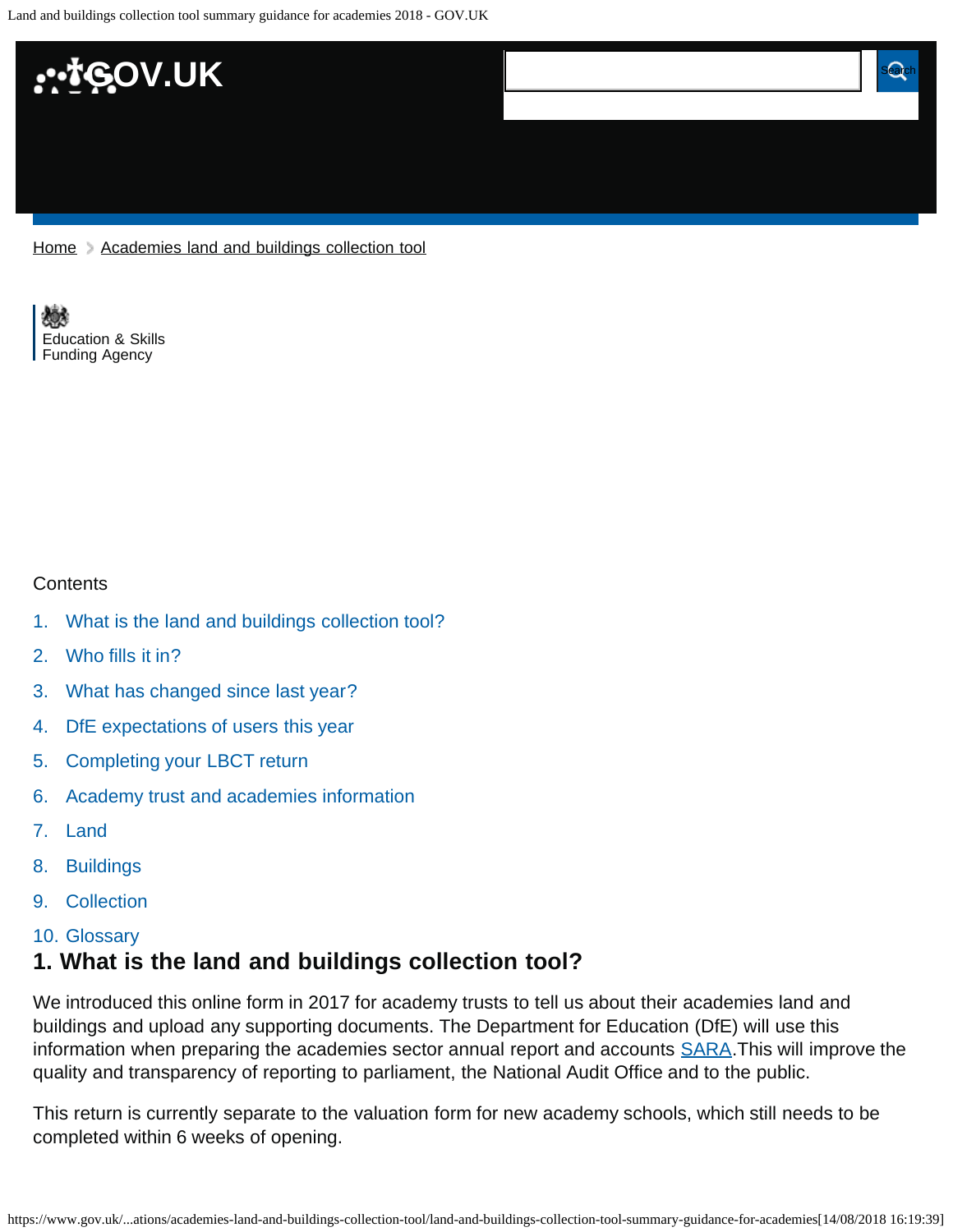The return will be available from 1 October 2018 and the deadline for completion and submission is 5 November 2018. The majority of trusts will have filled in this return in 2017 and this data will be included in your 2018 return. The trust is required to confirm this is still accurate and note any changes during the 2017/18 academic year.

## <span id="page-1-0"></span>**2. Who fills it in?**

The DfE requires a return from your academy trust if you have at least one open academy at 31 August 2018. If an academy school joined your academy trust on or after the 1 September 2018, the predecessor trust will need to complete a return covering that school.

The land and buildings collection tool (LBCT) is a trust level return based on the number of academies in each trust.

There are two academy user roles required for the LBCT:

- preparer: the user who enters the data on behalf of the trust
- approver: the user who can both enter the data and submit the return to the DfE

The approver should either be the Trust's Accounting Officer or a person with delegated authority to approve the return on behalf of the Accounting Officer.

## <span id="page-1-1"></span>**3. What has changed since last year?**

We have made several improvements to the LBCT form. We have:

- prepopulated your return with your data, for those who completed it last year
- introduced a dashboard to help users track progress of the returns of each academy within an academy trust
- improved the layout of the form
- streamlined the process flow for users for example, added and removed some fields
- modified user roles to mirror other academy trust financial forms for example, the approver may also prepare as well as approve
- included a summary report in the form for your own record of the data entered
- included e-mail notifications to alert and provide updates on the progress of the form as this is being completed and then on submission
- introduced a diocesan sign-off within the form for academies with church owned land this replaces the paper sign off

#### **3.1 For academy trusts with church owned land**

If your trust doesn't have church owned land please ignore this section.

This year there is a new role for diocesan users. This user will check the details included for any church owned land reported by any academies in your trust. These users work on behalf of the chruch trustees, usually the diocese and will be set up in accordance with details provided by the chruches.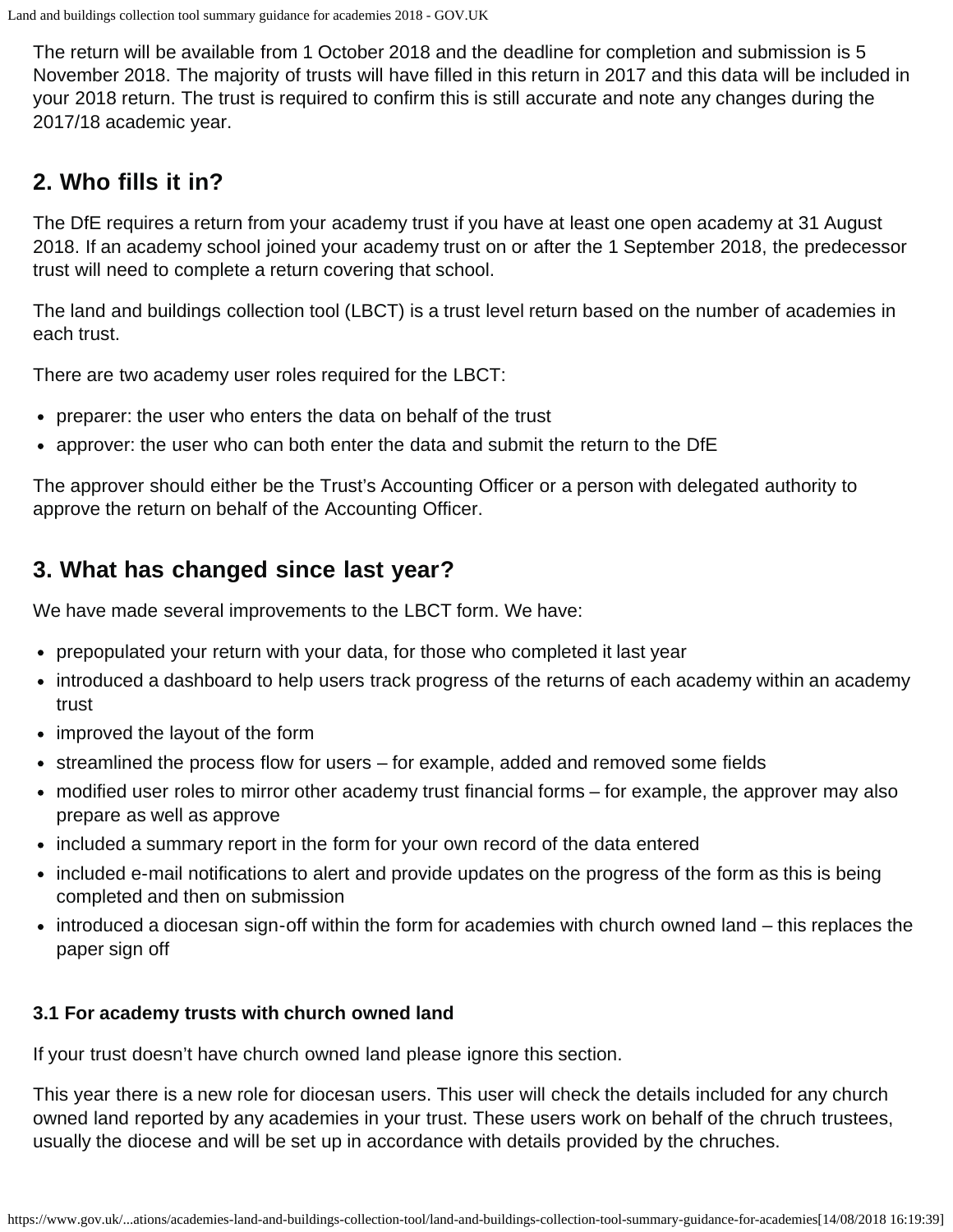The diocesan user will only be able to access your church owned land data in your return. You must enter their details in the diocesan user page of the return if there is church owned land. You cannot submit your return without diocesan review if you have church owned land.

# <span id="page-2-0"></span>**4. DfE expectations of users this year**

#### **4.1 If your trust completed the LBCT last year**

Your return will be populated with the data you submitted last year. This means you will need to check this data and update it for movements in year. We have added a few new fields which you may also need to complete.

If your academy trust has acquired any other academies since 1 September 2017 and they had completed the return last year, their data will be in your populated data. If they did not complete the LBCT last year, you will need to complete it this year for the first time.

The DfE has reviewed the data from last year's return and has found some isolated inaccuracies or inconsistencies in the returns for a small number of trusts. We will write to the affected trusts in August explaining what we have found and what we would believe needs to be updated in the return.

We would like all trusts to review the details within their return including the documents uploaded. This will need to be checked for each academy in the trust and submitted by 5 November 2018. Please note that if you have church owned land your nominated diocesan user will need to review your return by this date as well. Please allow a reasonable time for their review.

#### **4.2 If you are new to the LBCT this year or did not complete it last year**

If your trust has opened since 1 September 2017, you will need to fill this return in for all your academies. All trusts that have at least one open academy as at 31 August 2018 are in scope to complete the return.

You should read this guidance to find out any documentation you require ahead of the return being launched. Your trust will need to make sure your users are set up in IDAMs and that you have allocated user's roles to complete the form. The [registration guidance can be found here](https://www.gov.uk/guidance/academies-financial-returns-online-form-registration).

New academies will need to upload their land registry documents to the document store this year. As you've recently converted this information should be available as part of your conversion process.

# <span id="page-2-1"></span>**5. Completing your LBCT return**

These next four sections outline the summary details that we will be expecting all LBCT users to follow when completing their return this year.

The online form will be available for users from 1 October 2018 and the deadline for submission is 5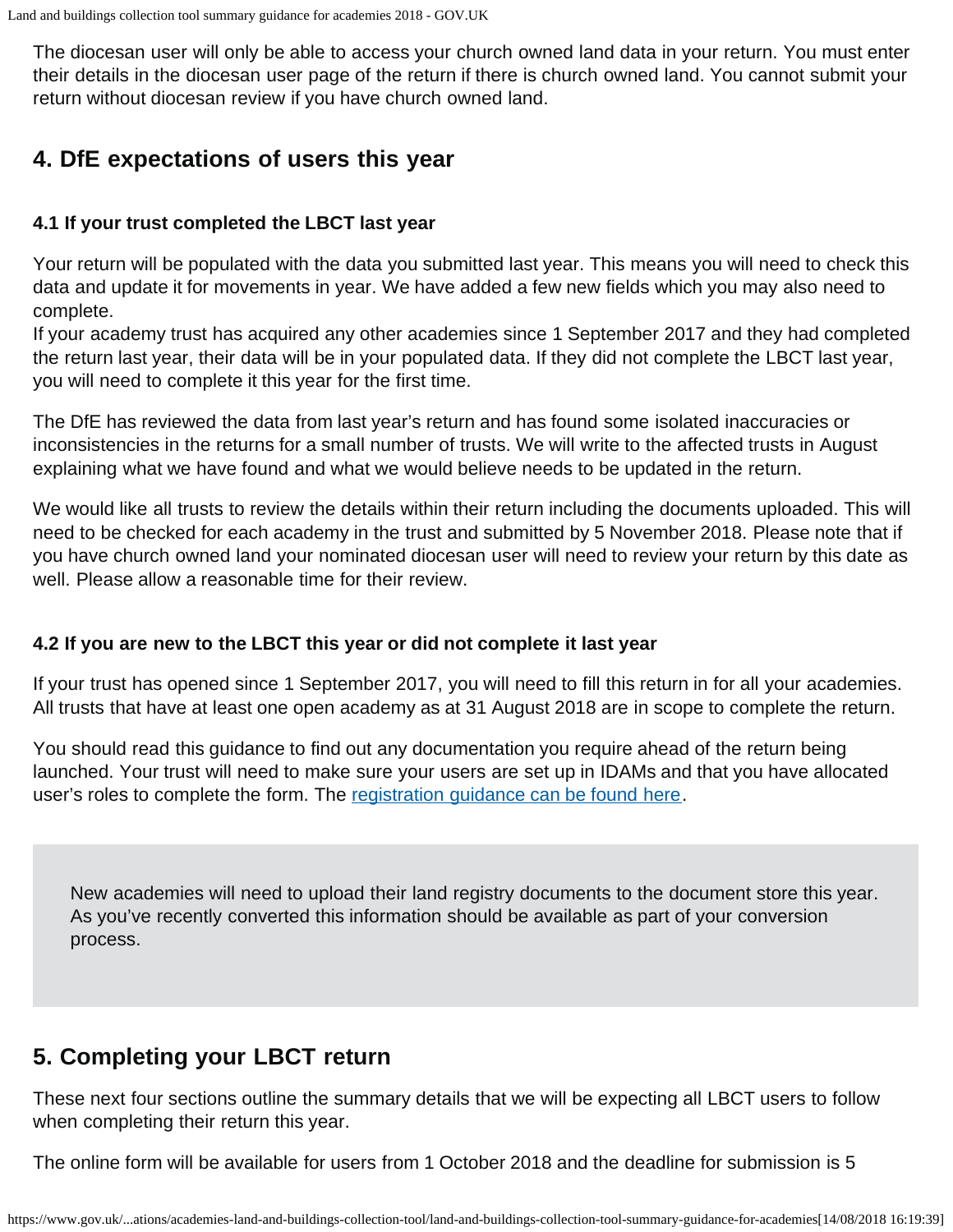November 2018. The [online form will be here](https://onlinecollections.des.fasst.org.uk/onlinecollections/) when the form goes live.

The way academy users will need to complete their trusts LBCT return is set out in this example. The academy user will confirm if they have any centrally held assets in the trust section of the form. Then the academy user will select an academy from the dashboard. The academy user will enter/review all the occupations for that academy. The academy user will review/add the assets, including land, for each occupation route. The academy user will select the next academy from the dashboard when they have completed their review. The academy user will complete this process for each academy on the dashboard.

Once the academy user has completed their updates, they will need to add any explanatory documents to the LBCT document store.



This is the overview to show how the LBCT is filled in for the sample site map for Coketown Academy

Once the academy user has completed their updates, they will need to add any explanatory documents to the LBCT document store. Below is a sample site map that we have used in the above image that we have used to demonstrate the process flow of how the Coketown Academy LBCT is completed.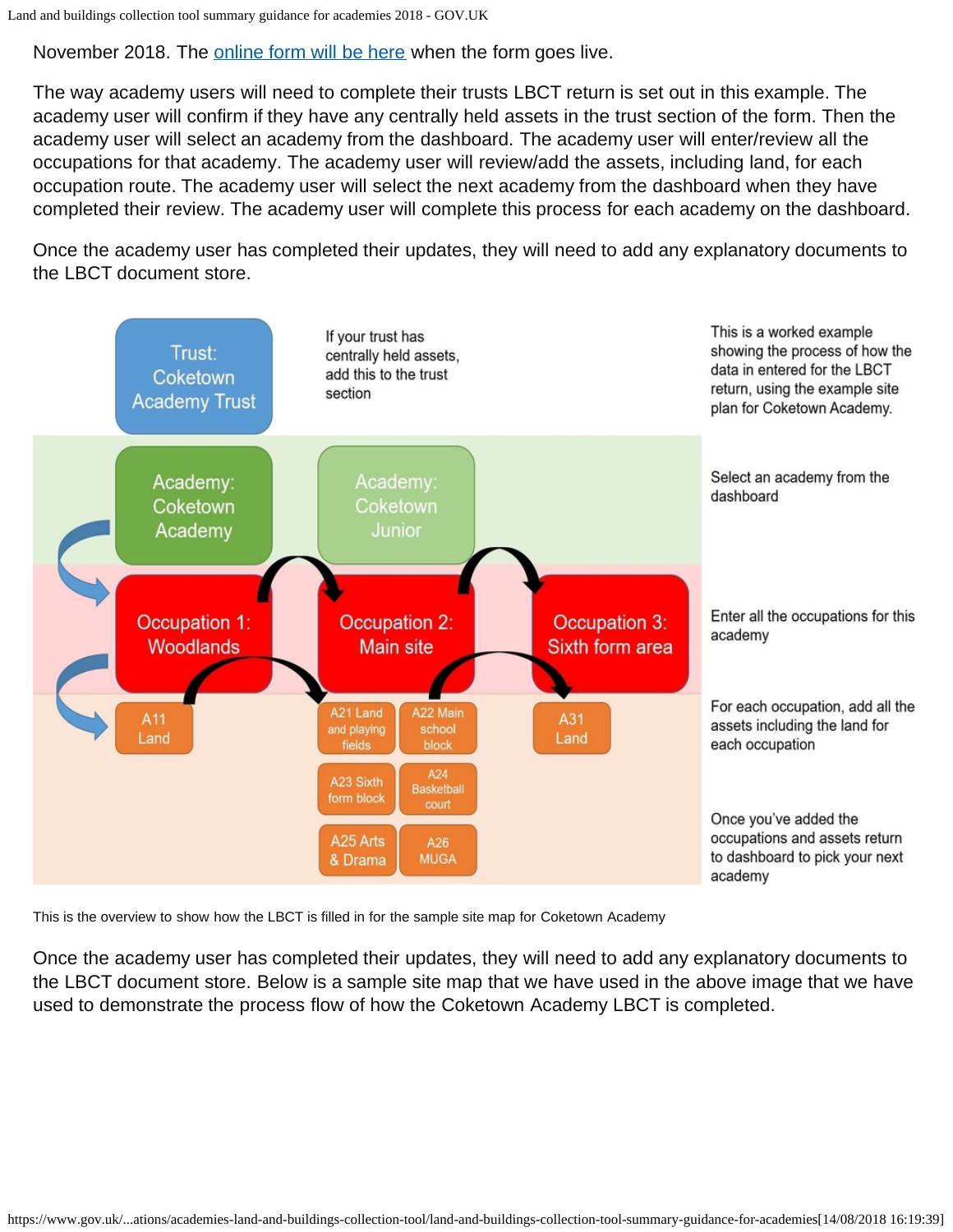

This is a sample site map to upload to the document store

## <span id="page-4-0"></span>**6. Academy trust and academies information**

This section of the form will show users the academies that are included in their trust. This year it contains a new dashboard, which will give users ability to review in their preferred order. It will also show the completion status of each academy, i.e. whether it has been reviewed or not. This will help users plan their work and will be of particular help to multi academy trusts.

Users will be able to access the trust level and academy level sections from the dashboard. If users click on the trust level section of the form they will be able to update contact details, inform the DfE of any details that are not correct and review or add any centrally held assets that are not part of an individual academy. Please note that the centrally held assets section requests information in exactly the same format as the rest of the LBCT. When users select an academy from the dashboard, they then move to the next part of the form.

# <span id="page-4-1"></span>**7. Land**

The return uses the term 'Occupation Type' to refer to the way an academy occupies the land it uses. This section of the form will request the details for all the land occupations for that academy.

This is the page where you will tell us about all the parcels of land for that academy. For instance, if you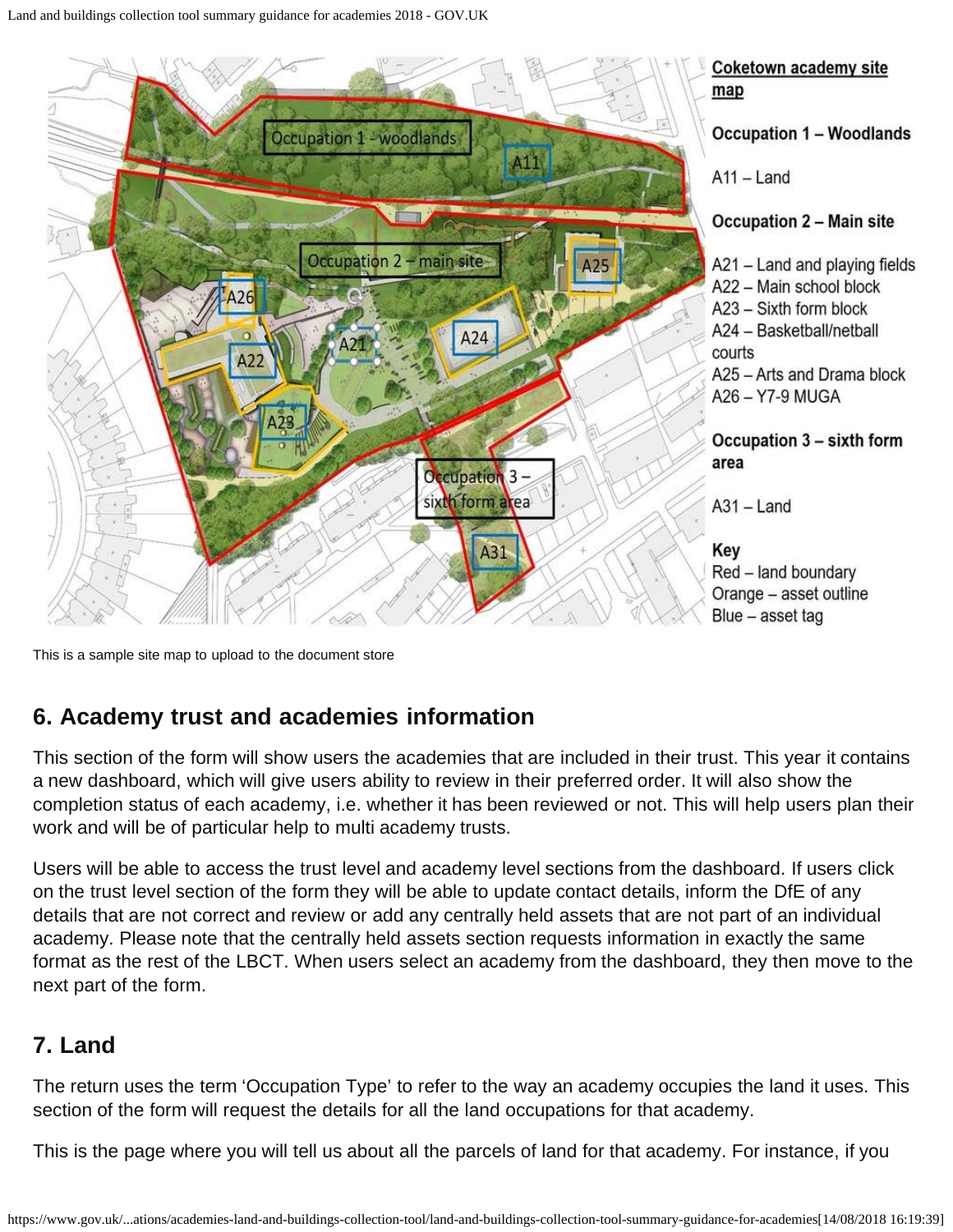have a single large site that is made up of one piece of land this will be a single land occupation. However, if you have a site where there is a separate playing field to your main school site this should be treated as two occupations.

Please record all land occupations separately and include a brief description that describes clearly that part of the school site. Your school site plan and your land registry documents will help you identify how many pieces of land you occupy and how you occupy them (the type).

The options that users have when selecting each of the occupation types are:

- freehold
- leasehold e.g. Local Authority subleases with trusts where there is a PFI
- church owned land
- licence
- customary occupation
- church leases
- tenancy at will
- other

For each option, we will ask when you first occupied the land and also if you have disposed of an individual piece of land in the year. If you discover that the wrong occupation type was entered last year (being the first year of operation this has occurred in some instances), you should answer 'Yes' to the disposal question and choose the 'entered in error' option from the dropdown list.

If you have more occupations to include, please use the 'add another occupation type' button to add all the pieces of land that you have, including playing fields. Once you have added all of the occupations, press 'save and next'. The form is dynamic; it will adjust depending on the occupation type selected. Please update or review the data on this page.

In most cases, you will be asked to enter the land registry title number and your basis for occupation. If there are any lease arrangements, you will be asked to provide your landlord name, length of the lease at the time of signing and monthly payment in pounds. The standard lease from a local authority for an academy converter school will usually be 125 years with a peppercorn rent.

You may need to refer to your contract with the landlord for all the relevant information. To help you gather any information about your lease agreement, these are the questions you will be asked:

- monthly fees
- if there are any initial premium, payment holiday, initial fees and termination fees
- if there are any break clauses, typically every 5 -10 years
- if you've got a hire purchase agreement the details for initial capital value and final balloon payment
- the contract terms for at the end of the lease, i.e. do you retain ownership?

The next section of this page will ask you to enter all the assets associated to that piece of land on the screen (occupation).

# <span id="page-5-0"></span>**8. Buildings**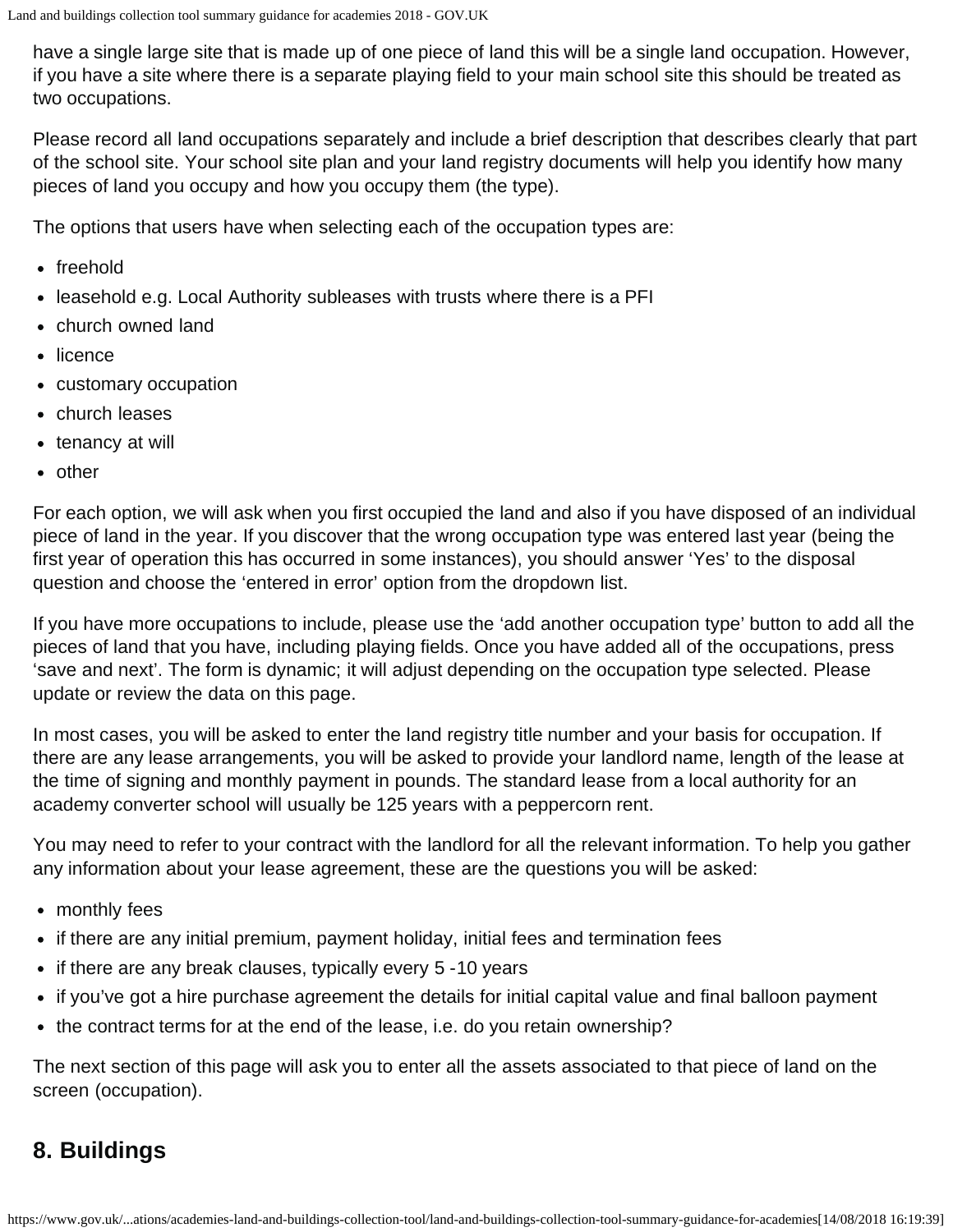This next section will ask for the assets that are on each occupation. Some examples will include:

- playing fields
- land for the main site
- land for buildings if no other land is recorded on that occupation
- swimming pool
- buildings
- classrooms
- mixed use buildings
- offices

Please name each asset on the sites you occupy using a brief description that is meaningful to you and which links back to your site plan. The descriptions will be used in the report that you will be able to download for your records at the end of the return.

In this section, we will ask you to tell us if the asset is land or building. We will also ask if it has undergone capital improvements since 1 September 2017 or if it is under construction. The final question on this page asks if the asset is permanent or temporary. Most assets will be permanent; temporary applies to assets that are moveable - such as porta-cabins. It is important that all buildings on the site are accounted for – even if they are not all used for educational purposes.

If you have not included any land on an occupation, a validation message will appear asking you to add another asset as land. If you have a legitimate reason not to include land in your occupation, please include a brief explanation.

Once you have added all of your assets, including your land, press 'save and next'. The next series of questions are about each group of assets (land and buildings) in turn. These questions will be relatively short and will ask about the primary use, number of classrooms, the year the asset was built (if known or nearest decade), if it is sublet, if you have stopped using it in the year or if it is unoccupied.

Once you have added assets to each occupation and completed the follow up questions you will reach the review screen. This page will have a summary report that you can double check and save as a record of your return details.

If you are a multi-academy trust and have more academies to complete, you should return to the dashboard and complete each academy in turn.

Once you have completed your update for each academy and the trust section, the LBCT form will ask you to confirm if you are ready to:

- as a preparer, submit to your approver for review
- as an approver, submit on behalf of your trust

If, as an approver, you are not satisfied with the return, you can go back into it and amend as necessary or you can reject the return and it will go back to the preparer to amend and resubmit for your approval.

If you have entered diocesan user details in your return because your data includes church owned land, the diocesan users will receive an email to notify them that they can now access that part of your return.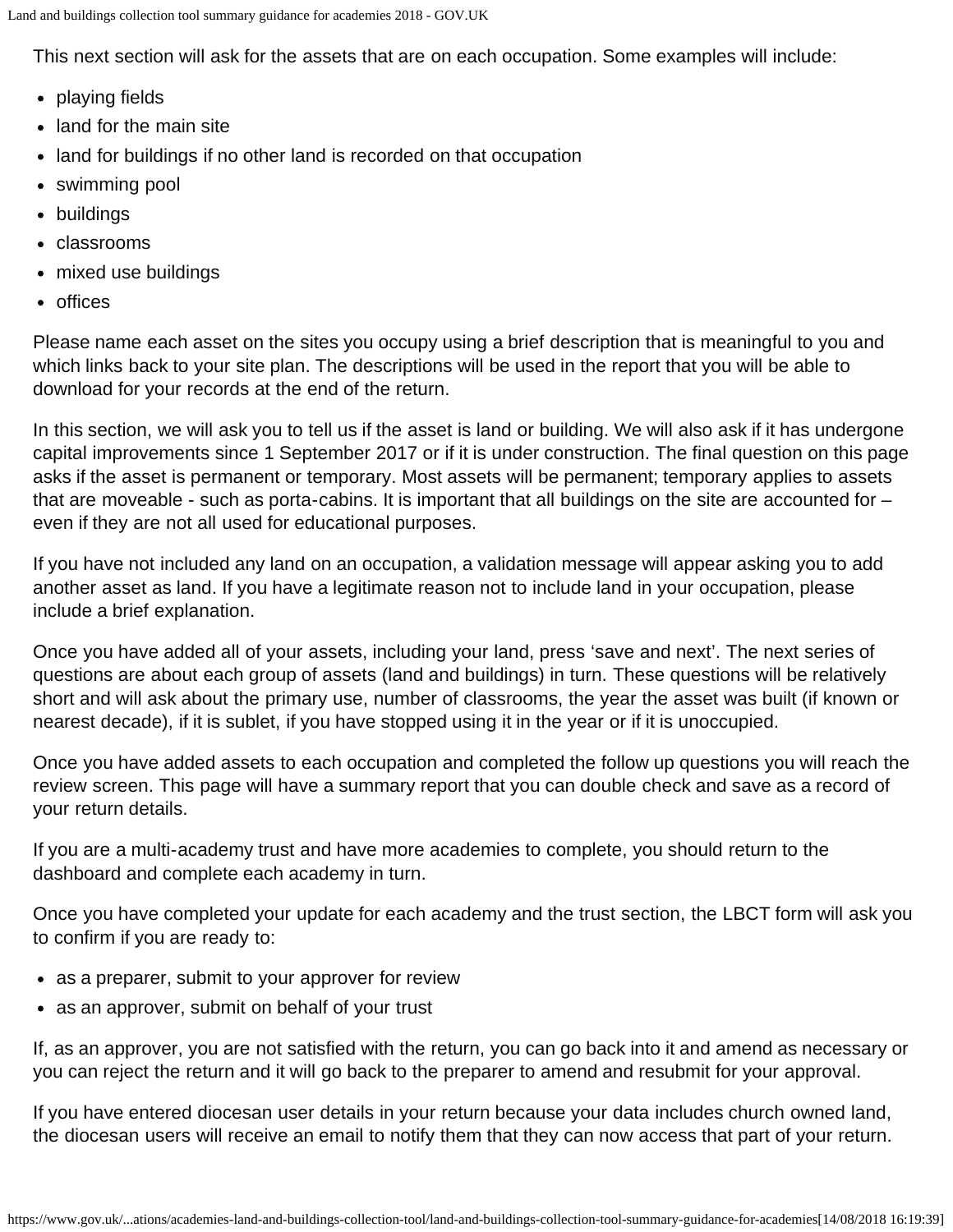### **8.1 If you have entered church owned land**

If you do not have any church owned land, please skip this part.

If your diocesan user is content with the information they have seen for the church owned land, they will submit your return on your behalf to the DfE. If they are not, they will provide comments in the form explaining why and the form will be rejected to you to amend and then you will need to resubmit to the diocesan user. With either outcome, the academy LBCT users will get an email confirming what action the diocese has taken.

You should liaise with your diocesan user early in the process to agree the timelines for completing and submitting your return. We will deem your return as late if it is submitted late by the diocesan user.

## <span id="page-7-0"></span>**9. Collection**

This is where academy users will upload documents to the document store. The document store is in the same page as the LBCT form. These documents will help explain what you have entered in the form for each academy in your trust. The documents that we would like you to upload, in PDF format, are:

- annotated site maps showing your buildings and land occupations
- lease and sublet agreements
- land registry titles

For new academy trusts, it is recommended that you have these in advance of starting the form. Please submit your form and then enter your documents afterwards. Documents can be uploaded after the deadline without effecting the return submission date however, please try and do this as close to submission date as possible.

## <span id="page-7-1"></span>**10. Glossary**

These are some of the most common phrases used in the within the guidance as well as the LBCT online form; there is also an example site for an academy.

- academy level: to do with an individual school(s)
- approver: the accounting officer or designated representative who submits the return on behalf of a trust and can also prepare the return
- centrally held assets: any land and buildings which are not part of an academy school e.g. a separate headquarters site for a MAT or an investment property
- church leases: this is a lease with the local diocese for use of land
- church owned land: church trustees, usually the local diocese, will own the land and will normally have set specific parameters aorund your use of the land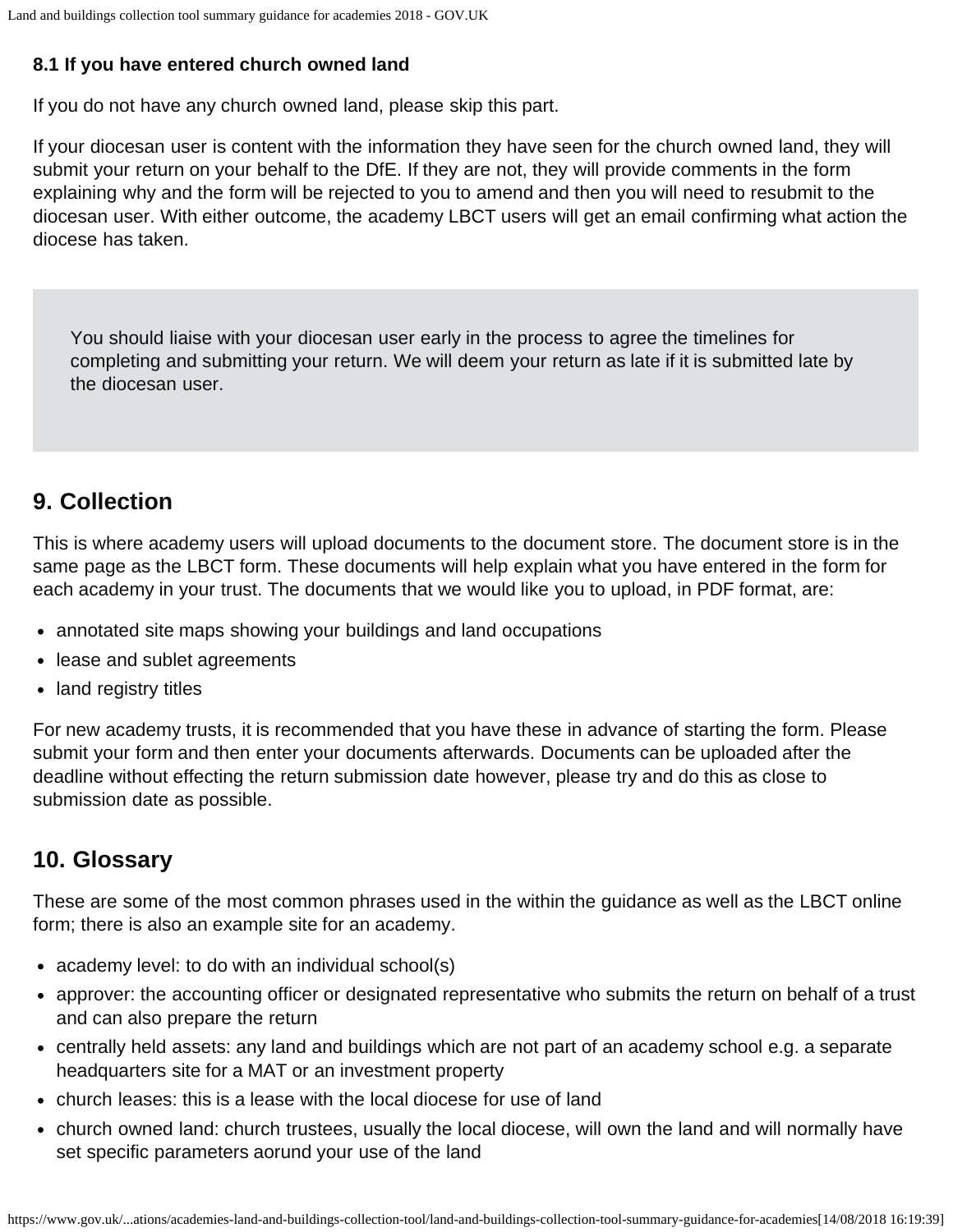- <span id="page-8-0"></span>customary occupation: a standing arrangement allowing you to occupy the site informally.
- diocesan user: representative from a church body responsible for reviewing church owned land
- freehold: you own the land completely, you are the landlord
- IDAMS: a registration portal for setting up and updating user roles
- leasehold: you have a lease from your landlord who may own the freehold
- lease length: length of the lease in years and months at the time of signing
- lessee: you hold the lease for a property
- lessor: the person who leases or lets a property to another
- licence: you have a legal agreement to use the land from the owner
- mixed use: where an asset (building) is used for multiple purposes e.g. as classrooms and also as a sports hall
- occupation type: the way the academy occupies the land it uses
- other: for any occupation route not covered in the other options
- peppercorn rent: a small nominal token rent that remains fixed for the whole term of the lease. For our purposes any rent below £100 per annum can be considered to be a peppercorn rent
- preparer: the person who fills in the return with data then submits to the approver
- SARA: Sector Annual Report and Accounts: a consolidated report for the academy sector that feeds into the Department's annual accounts
- sitemap: this will include land boundaries for each occupation, asset names, annotations and colour coding
- sublease: a lease by a tenant or lessee of part or all of leased property to another person
- sublet: you have rented part of you building out, i.e. to a nursery
- temporary asset: accommodation type that is 5 years or less or any structures and buildings about to be demolished excluding storage sheds, electric substations
- tenancy at will: this is an agreement to allow a tenant and the landowner use of land before a formal contract has been drawn up. These are usually short term and can be cancelled with immediate effect
- trust level: to do with all academies in the group i.e. represented as one entity

#### **[Contents](#page-8-0)**

**Is this page useful?** [Yes No](https://www.gov.uk/contact/govuk)

[Is there anything wrong with this page?](https://www.gov.uk/contact/govuk)

### **Services and information**

**[Benefits](https://www.gov.uk/browse/benefits)** 

[Births, deaths, marriages and care](https://www.gov.uk/browse/births-deaths-marriages)

[Business and self-employed](https://www.gov.uk/browse/business)